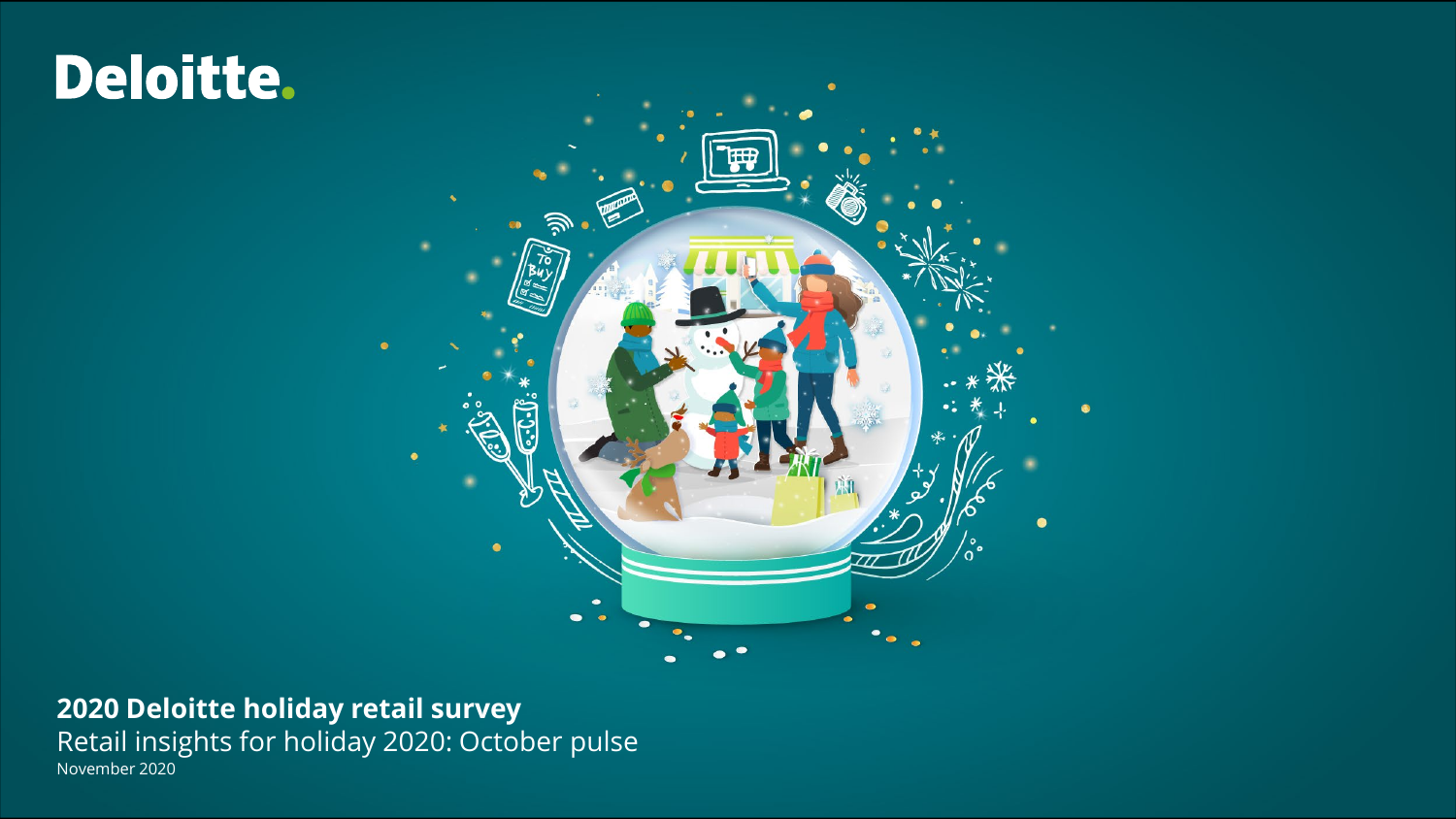**CONSUMER SPEND BY SECTOR**

## Sales events from large retailers drove a 6% YoY spending increase for the retail sector in the third week of October to kick off the holiday season



Source: <sup>1</sup> Affinity Solutions Inc.; Deloitte analysis; <sup>2</sup> <https://www.washingtonpost.com/business/2020/10/09/black-friday-amazon-target-walmart-holidays-2020>.

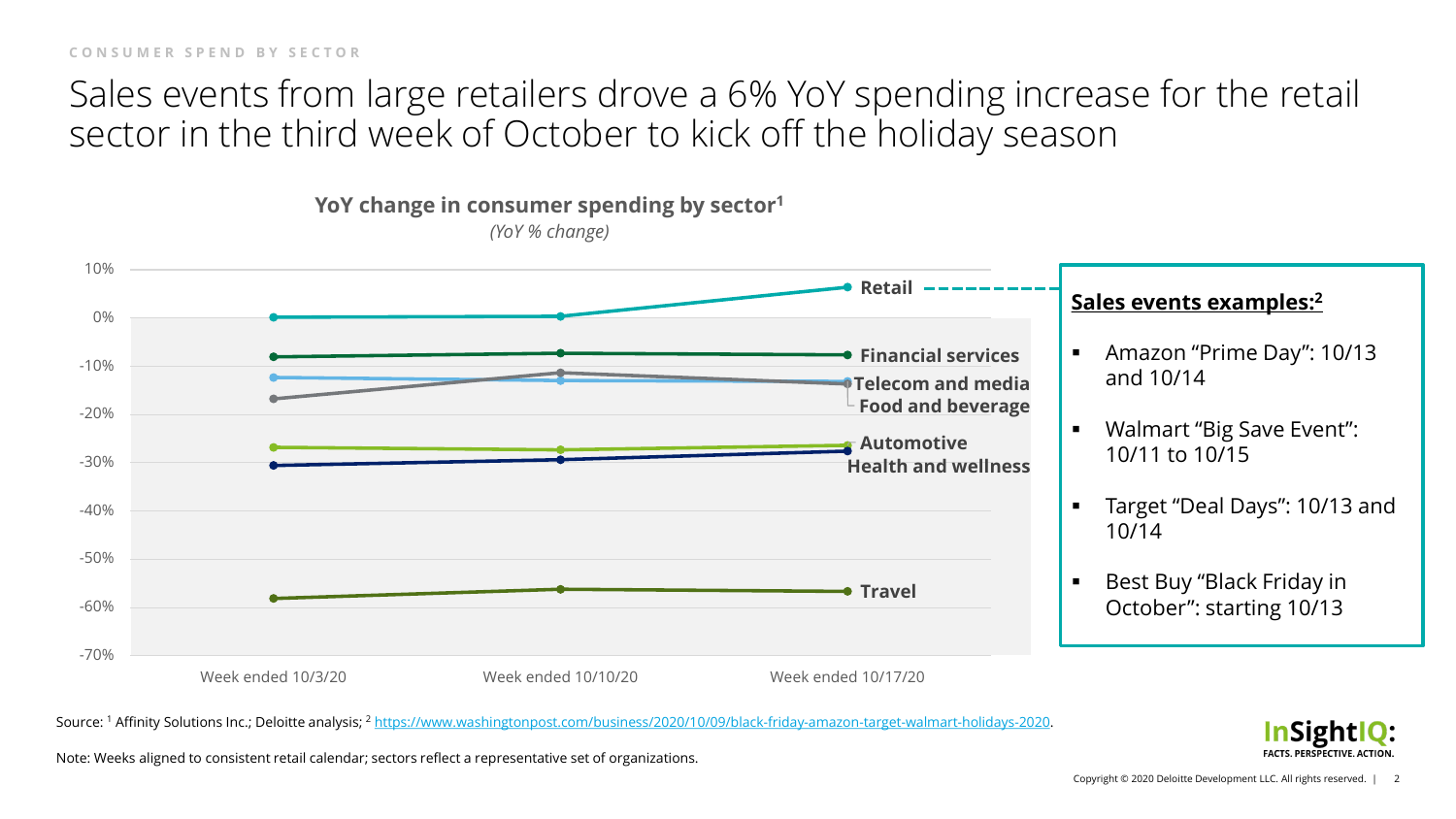The digital nature of sales events resulted in an increase in share of spending online, even above the consistently higher online spending observed since the onset of the pandemic

**Retail consumer spending share by channel**



■In-store ■Online

Source: Affinity Solutions Inc.; Deloitte analysis.

Note: Weeks aligned to consistent retail calendar; sectors reflect a representative set of organizations; data does not reflect cash transactions, so will overstate online penetration vs. actuals; data is presented for relative analysis; online spend includes transactions executed online and may include: delivery, curbside, and in-store pickup.

**InSightIQ: FACTS. PERSPECTIVE. ACTION**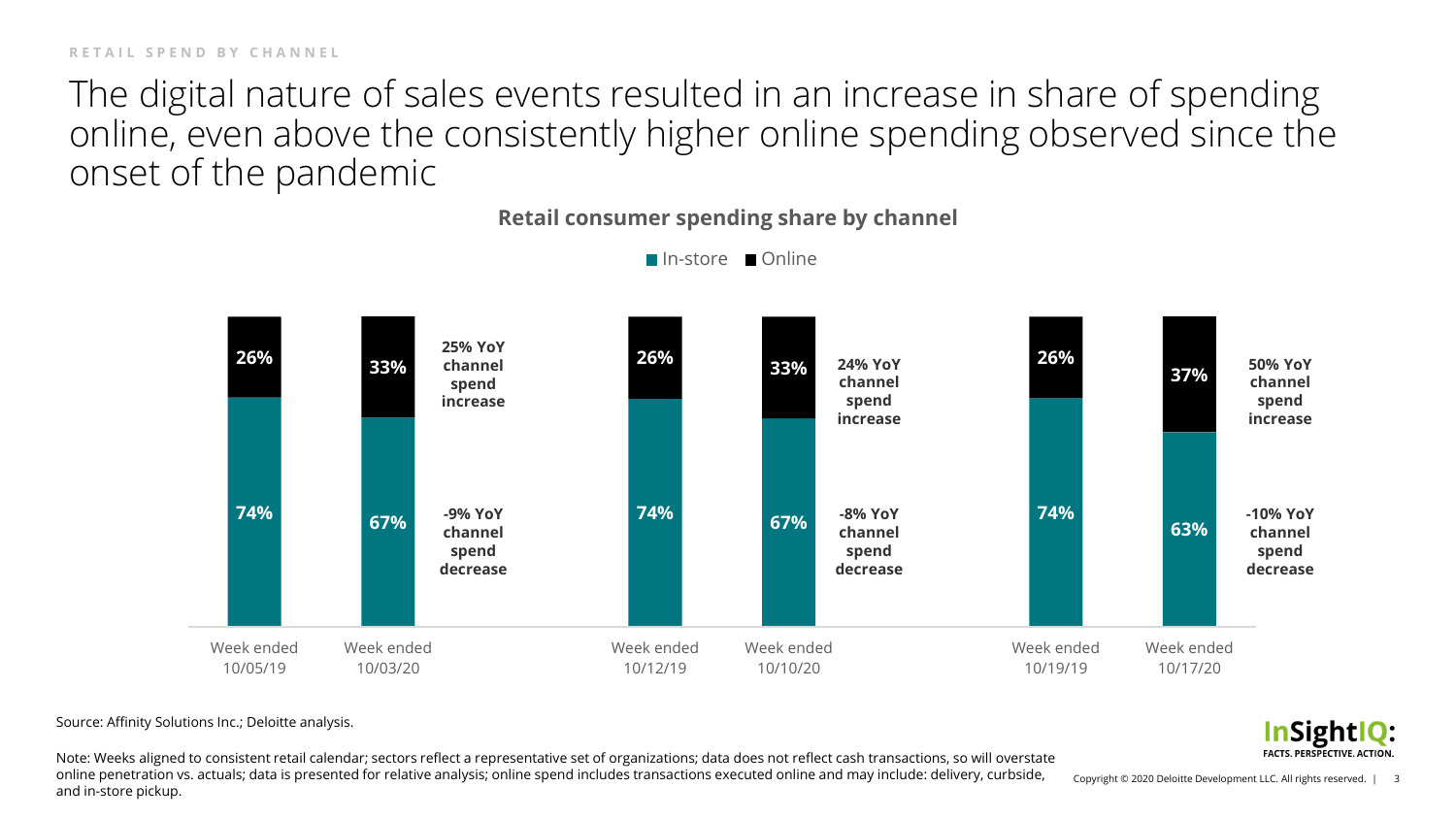## From the onset of the pandemic, retailers that offered essentials outperformed those that carried more status-related categories



**YoY change in consumer spending across retail subsectors**

Source: Affinity Solutions Inc.; Deloitte analysis.

Notes: September 2019 to August 2020 vs. September 2018 to August 2019 subsectors reflect a representative set of retailers within each category; spending reflects both online and in-store transactions.

Copyright © 2020 Deloitte Development LLC. All rights reserved. | 4

**InSightIQ: FACTS. PERSPECTIVE. ACTION**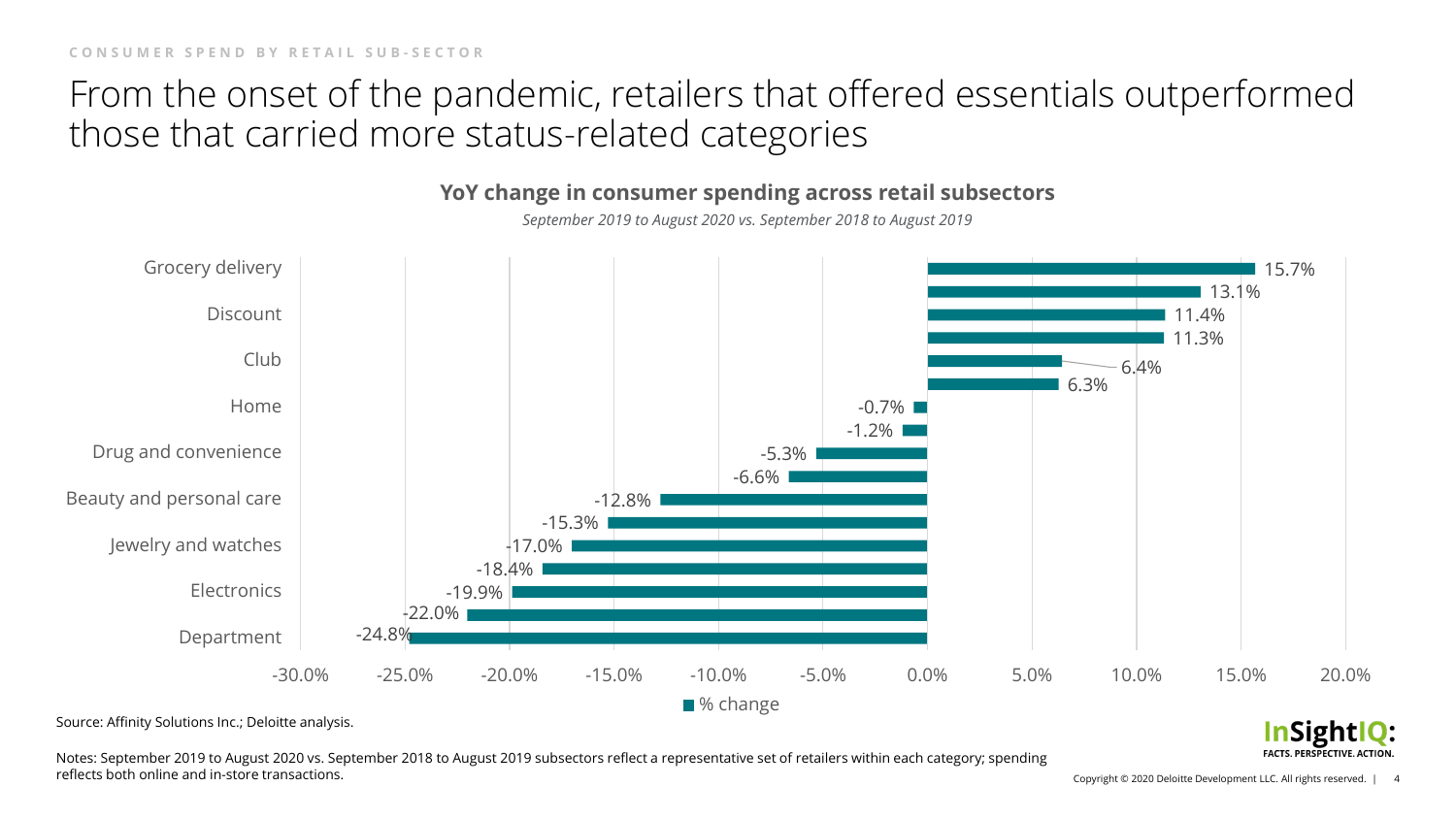## Not all retail subsectors benefited: Mass retail drove the consumer spending increases during the sales events period in mid-October



Source: Affinity Solutions Inc.; Deloitte analysis.

Note: Weeks aligned to consistent retail calendar; sectors reflect a representative set of organizations.

**InSightIQ: FACTS. PERSPECTIVE. ACTION**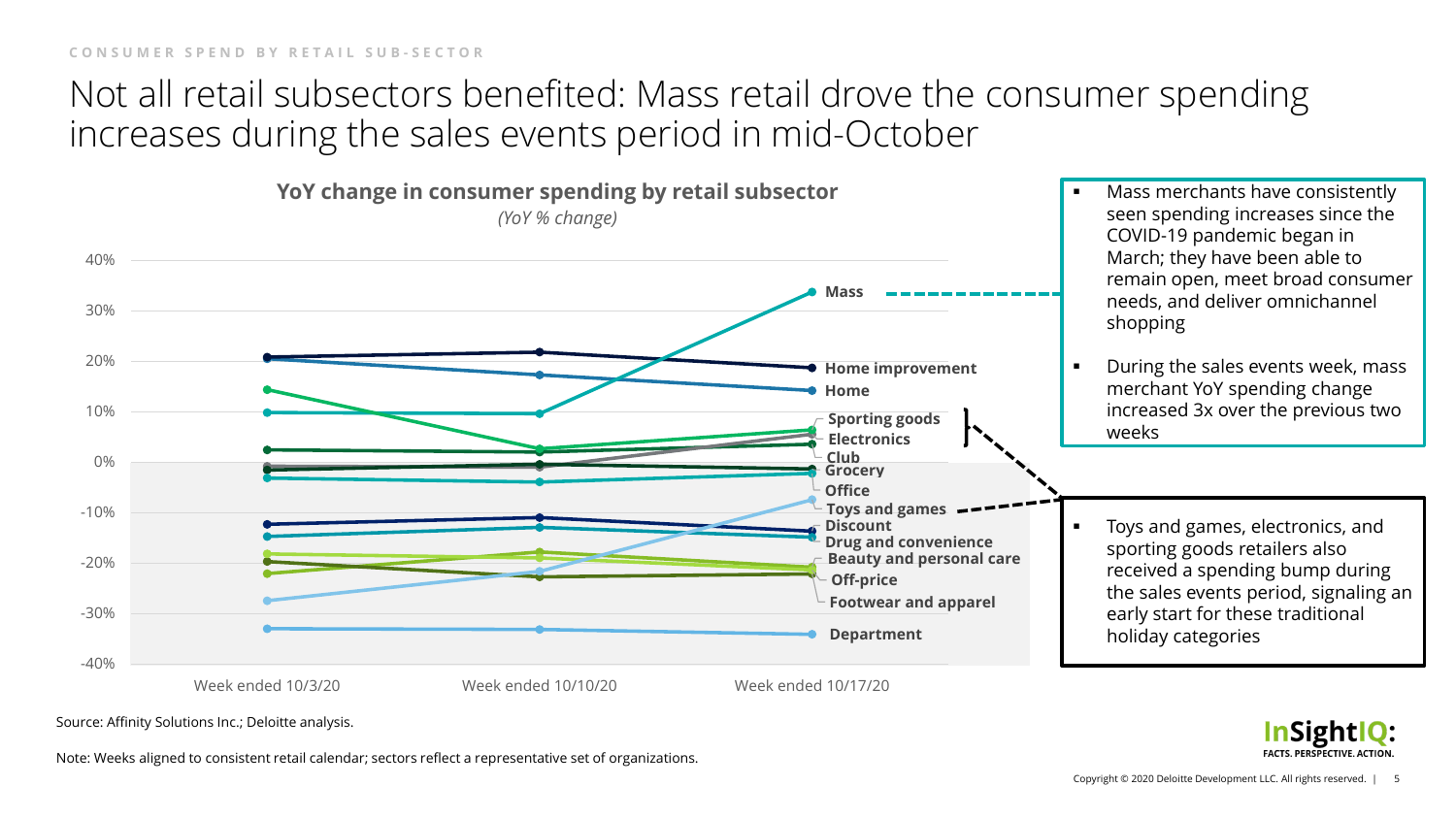## The spending increase for mass merchants was digital, with B&M spending showing consistent YoY decreases



Source: Affinity Solutions Inc.; Deloitte analysis.

Note: Weeks aligned to consistent retail calendar; sectors reflect a representative set of organizations; data does not reflect cash transactions, so will overstate online penetration vs. actuals; data is presented for relative analysis; online spend includes transactions executed online and may include: delivery, curbside, and in-store pickup.

Copyright © 2020 Deloitte Development LLC. All rights reserved. | 6

**InSightIQ: FACTS, PERSPECTIVE, ACTION.**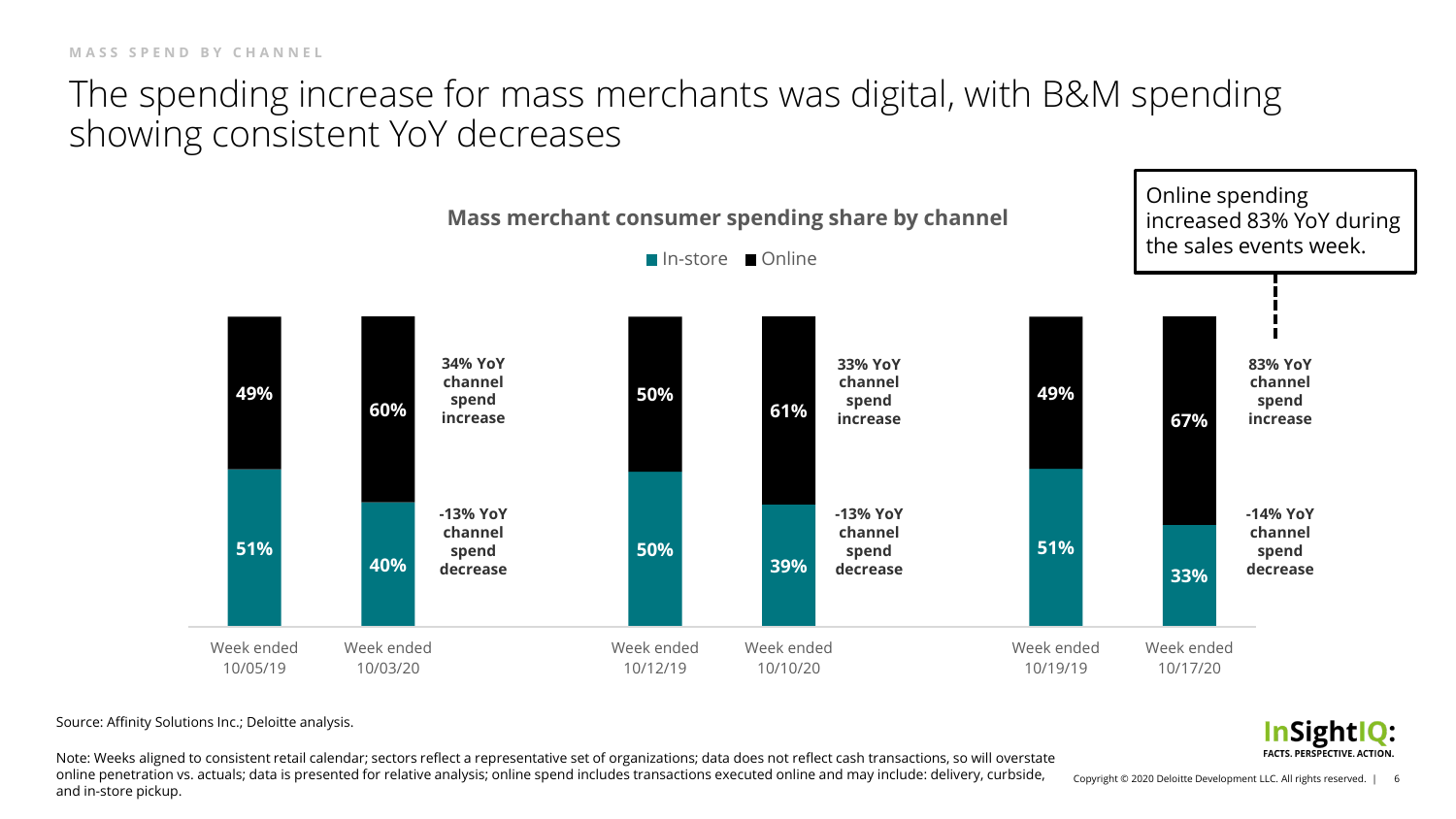## Increases in online mass merchant spend were driven by both an increase in unique customers and an increase in visits per customer



**YoY change in online traffic to mass merchants**

Source: SimilarWeb; Deloitte analysis.

**InSightIQ: FACTS. PERSPECTIVE. ACTION** 

Note: Weeks aligned to consistent retail calendar; sectors reflect a representative set of organizations.